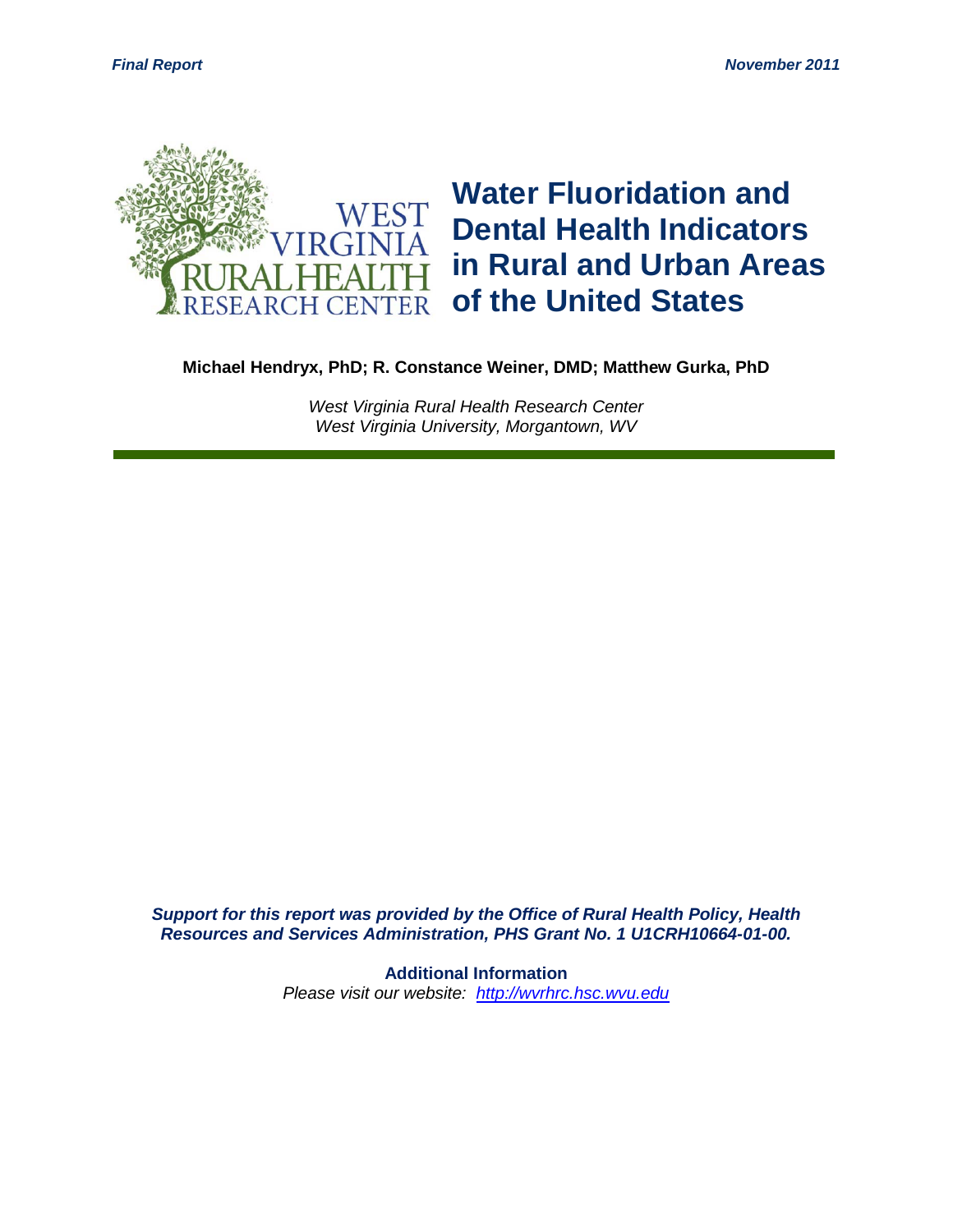

### **Michael Hendryx, PhD; R. Constance Weiner, DMD; Matthew Gurka, PhD**

*West Virginia Rural Health Research Center West Virginia University, Morgantown, WV*

#### **EXECUTIVE SUMMARY**

**Background:** Water fluoridation is recognized as one of the most successful public health interventions ever enacted in the United States. An adequate level of fluoride in public drinking water is an effective, safe and inexpensive method to reduce dental caries, especially in children. Rural populations are more likely than urban counterparts to rely on untreated domestic wells that are unflouridated, and not all public water systems have adequate fluoridation, raising the possibility that rural populations are less likely to be protected against dental caries. This study investigated the availability of fluoridated water across urban-rural settings, and relates measures of fluoride availability to national survey measures of dental health in adults and children.

*Methods:* Fluoridation data were drawn from the CDC's "My Water's Fluoride" database. Dental health outcome data came from Behavioral Risk Factor Surveillance System (BRFSS) survey data for adults, and National Survey of Children's Health (NSCH) data for children. Other variables were measured from the Area Resource File. Rural-urban areas were defined at the county level using US Department of Agriculture urban influence codes; these codes were used to designate counties as metropolitan, micropolitan, or non-core.

*Results:* Results show that the proportion of populations with adequate public drinking water fluoridation levels were significantly higher in metropolitan areas (72.6% of the population), intermediate in micropolitan areas (67.7%), and lowest in non-core rural areas (61.2%). Greater levels of access to fluoridation were related to better dental health measures in urban areas for adults. However, in non-metropolitan or non-core areas, measures of adult or child dental health were not significantly related to fluoridation rates after controlling for other risks. Populations in rural areas, compared to urban areas, have access to fewer dentists per capita and are more likely to experience delays in receiving dental care, or to go without dental care. Children in rural areas may be at increased risk for inadequate preventive dental care compared to urban children. Adults in rural areas are at greater risk than urban adults to experience tooth loss.

*Conclusions:* Results suggest the need to improve access to adequately fluoridated public water for rural populations. Where rural families rely on unfluoridated well water, education programs to encourage safe levels of topical fluoride use may be valuable. Policies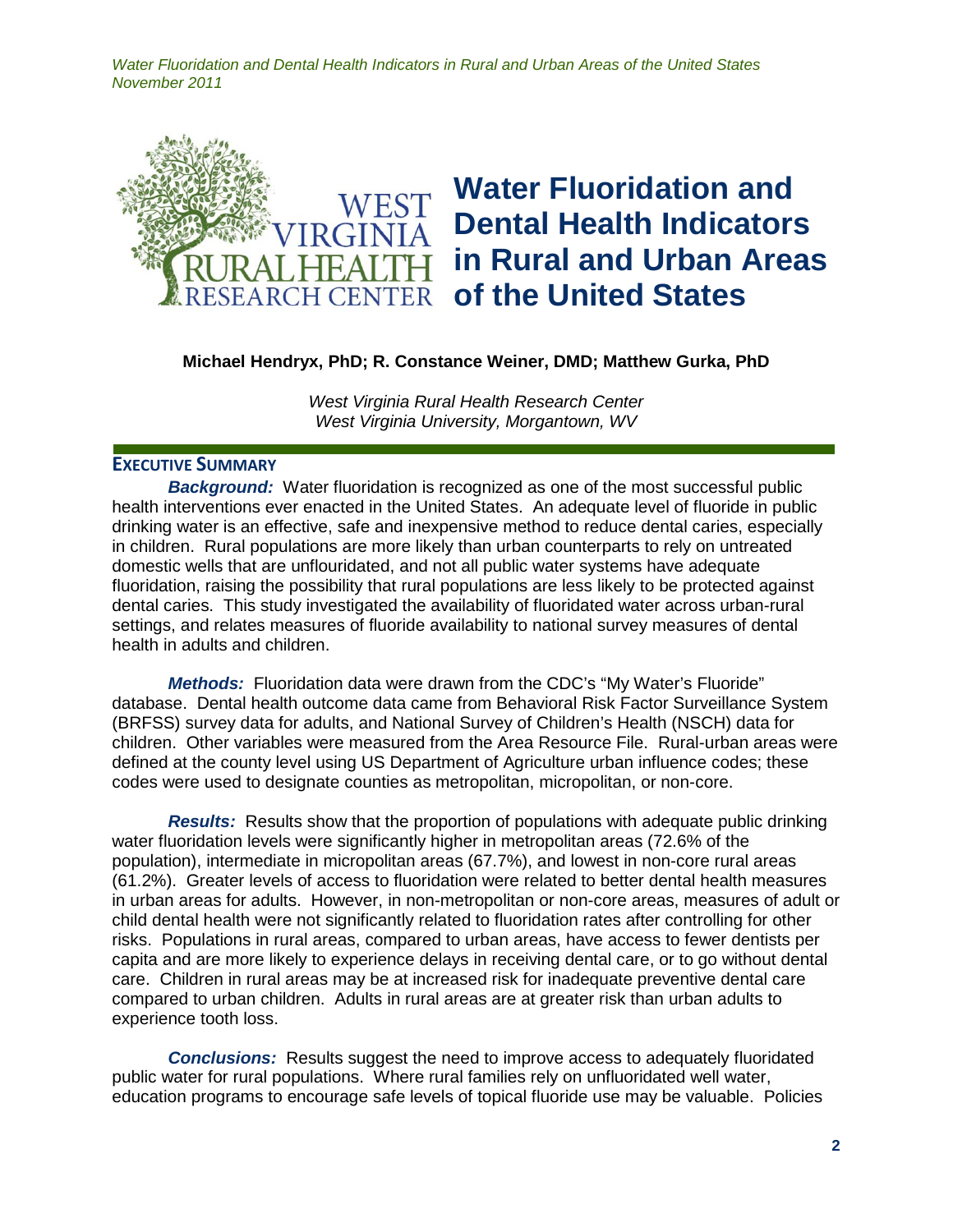to improve access to dental care in rural areas are also indicated by the results. Appropriate policy responses may include efforts to improve dental health insurance coverage, and to improve the supply of dentists practicing in rural areas. This may be accomplished through loan repayment programs or other strategies to encourage dentists to practice in rural areas, or improving reimbursement levels for dentists to treat children on public assistance programs such as Medicaid. Other policy initiatives may include programs to encourage pediatricians and family physicians at wellness visits to refer infants to a dental home at the eruption of the first tooth, expanding the Women, Infants and Children program to include a dental education component on brushing children's teeth, and strengthening the Head Start program to allow caregivers to brush children's teeth.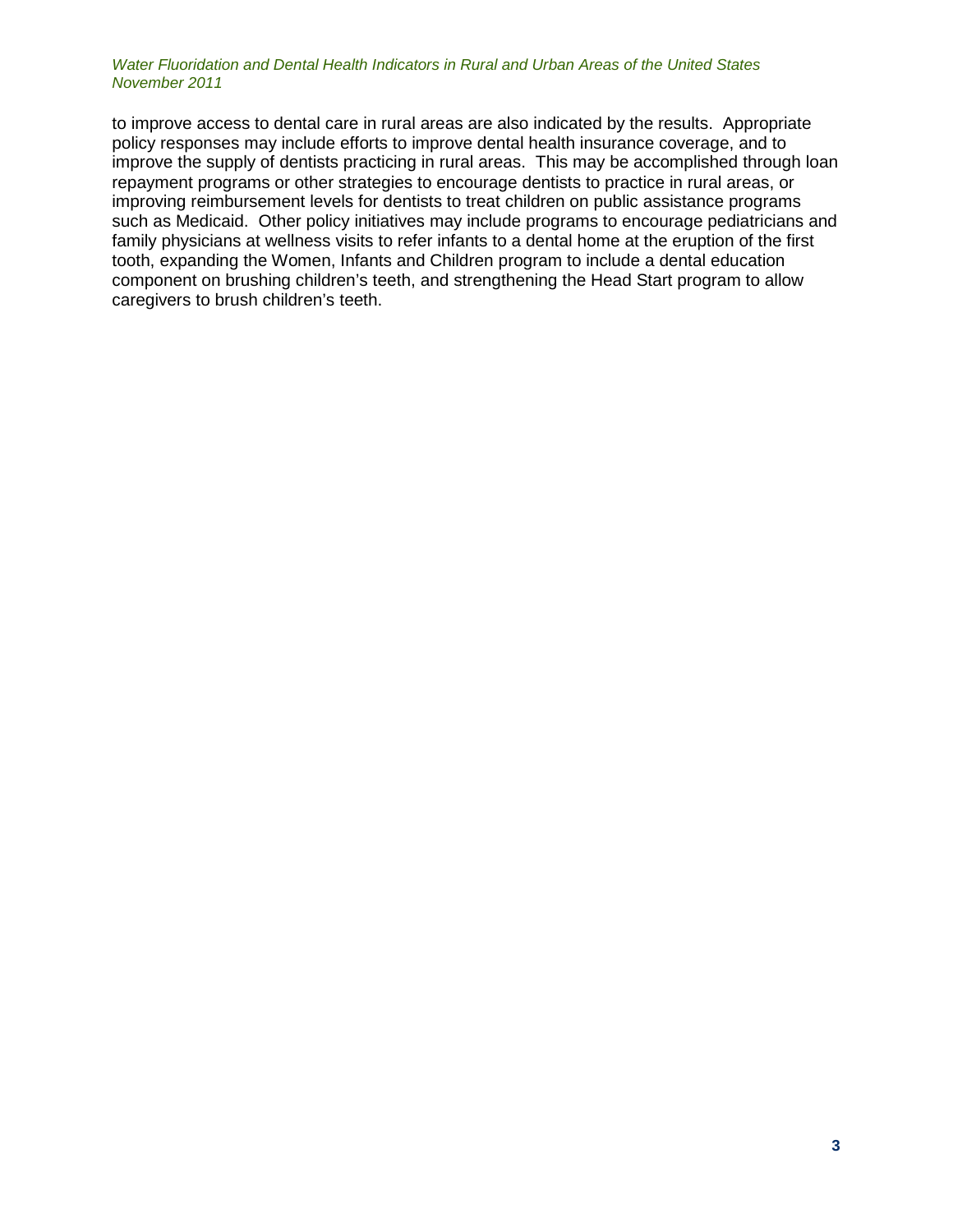### **INTRODUCTION**

Dental caries is the most common chronic disease among children. It is, for example, 5- 8 times more common than asthma.<sup>1</sup> The main causes of tooth loss among adults are periodontitis and caries. Caries and tooth loss are important public health problems because of associated health care costs. In addition, caries results in pain, loss of tooth structure and function, reduced quality of life, and can lead to tooth loss and even acute systemic infection. There is also a possible connection between inflammation resulting from poor oral health and higher risk for other systemic diseases such as heart attack, stroke, diabetes, and hypertension.<sup>2-3</sup>

Water fluoridation is effective in preventing dental caries and promoting dental health, most clearly for children but also possibly for adults.<sup>4-6</sup> Water fluoridation at proper levels of 0.7 parts per million reduces the prevalence of caries significantly while not increasing levels of fluorosis.<sup>7-8</sup> One systematic research review found that fluoride resulted in a 29% decrease in cavity rate for children aged 4-17. $^9$  Public water fluoridation is highly cost effective, at an estimated cost of \$0.40 per person per year in larger water systems serving 20,000 people or more, and \$2.70 per person per year in small water systems serving 5,000 or fewer people.<sup>9</sup> For every \$1 in fluoridation, an estimated \$38 is saved in treatment costs.<sup>8</sup> The benefits of fluoridation are such that the Centers for Disease Control and Prevention identified fluoridation of drinking water as one of the greatest public health achievements of the  $20<sup>th</sup>$  century.<sup>6</sup>

Rural populations are more likely than urban populations to rely on domestic wells rather than treated water systems; 33% of people in rural counties use private wells, compared to 24% of people in urban counties.<sup>10</sup> Domestic wells are not treated with fluoride and usually do not contain protective levels of natural occurring fluoride. In addition, not all public water systems have adequate fluoridation, and smaller systems that are disproportionately present in rural areas may be at greater risk of not providing all indicated water treatments due to cost restrictions. These features raise the possibility that rural populations are less likely than urban populations to have adequate fluoride protection against dental caries. The current study investigates levels of population access to appropriate levels of water fluoridation in rural and urban areas of the United States, and investigates whether fluoridation rates (and other variables such as insurance status) in rural and urban areas are associated with better dental health indicators in adults and children.

Results of the study may help to inform policy decisions about improved water quality for rural populations, including the need for better access to public water that includes adequate fluoridation. The results may also suggest other important demographic or health services variables that deserve policy attention in efforts to improve dental health for rural populations.

## **METHODS**

**Hypotheses:** Study hypotheses are: 1) Rural populations are more likely than urban populations to have inadequately fluoridated drinking water. 2) Inadequate fluoridation will be statistically associated with poorer dental health outcomes among both rural and urban adult and child populations.

**Design and Rural-Urban Designations:** A retrospective, cross-sectional design was used. Descriptive analyses were conducted to summarize study variables. Statistical comparisons were made between differences in the proportion of populations with access to fluoridated water in rural and urban settings. Then, dependent variables (e.g., adult tooth loss, caries in children) were statistically associated with adequate water fluoridation in the context of controlling for important covariates (e.g., age, race/ethnicity, dental health care, etc.)

The design includes comparative findings for rural and urban areas across several specifications of rural setting. Rural setting is defined using US Department of Agriculture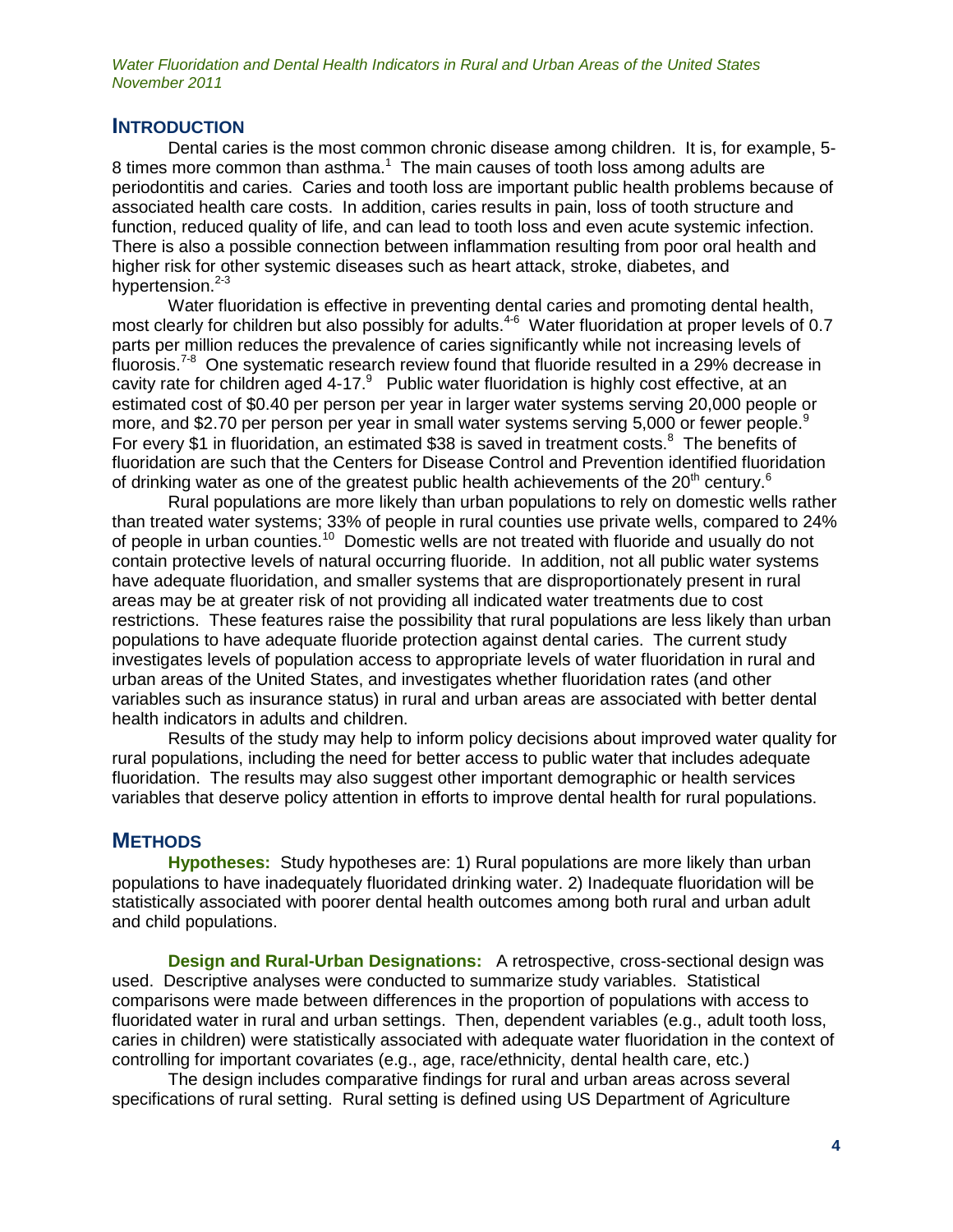urban-influence codes (UICs) to identify metropolitan (codes 1,2) and non-metropolitan (codes 3-12) areas.<sup>11</sup> Analyses also compared metropolitan (codes 1,2), micropolitan (codes 3,5,8) and non-core areas (codes 4,6,7, and 9-12), and summarized water fluoridation rates across all urban influence codes. Table 1 summarizes the urban influence codes used in this study.

| 2003 Urban Influence Codes |                                                                                                        |                           |  |  |
|----------------------------|--------------------------------------------------------------------------------------------------------|---------------------------|--|--|
| Code                       | <b>Description</b>                                                                                     | <b>Number of counties</b> |  |  |
|                            | In large metro area of 1+ million residents                                                            | 413                       |  |  |
| $\mathbf{2}$               | In small metro area of less than 1 million residents                                                   | 676                       |  |  |
| 3                          | Micropolitan area adjacent to large metro area                                                         | 92                        |  |  |
| 4                          | Noncore adjacent to large metro area                                                                   | 123                       |  |  |
| 5                          | Micropolitan area adjacent to small metro area                                                         | 301                       |  |  |
| 6                          | Noncore adjacent to small metro area and contains a<br>town of at least 2,500 residents                | 358                       |  |  |
| 7                          | Noncore adjacent to small metro area and does not<br>contain a town of at least 2,500 residents        | 185                       |  |  |
| 8                          | Micropolitan area not adjacent to a metro area                                                         | 282                       |  |  |
| 9                          | Noncore adjacent to micro area and contains a town of<br>at least 2,500 residents                      | 201                       |  |  |
| 10                         | Noncore adjacent to micro area and does not contain a<br>town of at least 2,500 residents              | 198                       |  |  |
| 11                         | Noncore not adjacent to metro or micro area and<br>contains a town of at least 2,500 residents         | 138                       |  |  |
| $12 \,$                    | Noncore not adjacent to metro or micro area and does<br>not contain a town of at least 2,500 residents | 174                       |  |  |
| Total U.S.<br>3,141        |                                                                                                        |                           |  |  |

| Table 1: Urban Influence Codes |
|--------------------------------|
|--------------------------------|

**Data Sources and Independent Variables:** Fluoridation data came from the Centers for Disease Control and Prevention (CDC) "My Water's Fluoride" database that includes information on the percent of the county population whose water is adequately fluoridated.<sup>12</sup> Adequate fluoridation is based on the CDC standard of 0.7 parts per million in drinking water. The fluoride may be naturally occurring or present as a result of supplementation by drinking water systems. The percent population covered is reported by the CDC as the number of people in the county served by water systems with adequate fluoridation divided by the total county population.

Health outcome data were drawn from the 2006 Behavioral Risk Factor Surveillance System (BRFSS) survey data for adults, and the 2007 National Survey of Children's Health (NSCH) for children. The BRFSS collects annual data from random-digit-dialing telephone surveys of the non-institutionalized U.S. civilian population aged 18 and over. Surveys are conducted in all states and the District of Columbia by state health departments in cooperation with the CDC, with a median response rate of 51%.<sup>13</sup> The 2006 survey was used for this study because the county of the respondent's residence was made publicly available for that year. The sample size for the BRFSS survey was 243,386.

The NSCH is sponsored by the Maternal and Child Health Bureau of the Health Resources and Services Administration.<sup>14</sup> The 2007 survey is the most recently available and included 86,544 completed telephone surveys regarding the health and well-being of children aged 0-17. The publicly available NSCH data do not identify the geographic location (i.e., the county) where the survey respondent lived. To access this variable, study investigators (Hendryx and Gurka) completed a data confidentiality training and traveled to the National Center for Health Statistics offices in Hyattsville, MD to access and analyze the data on-site.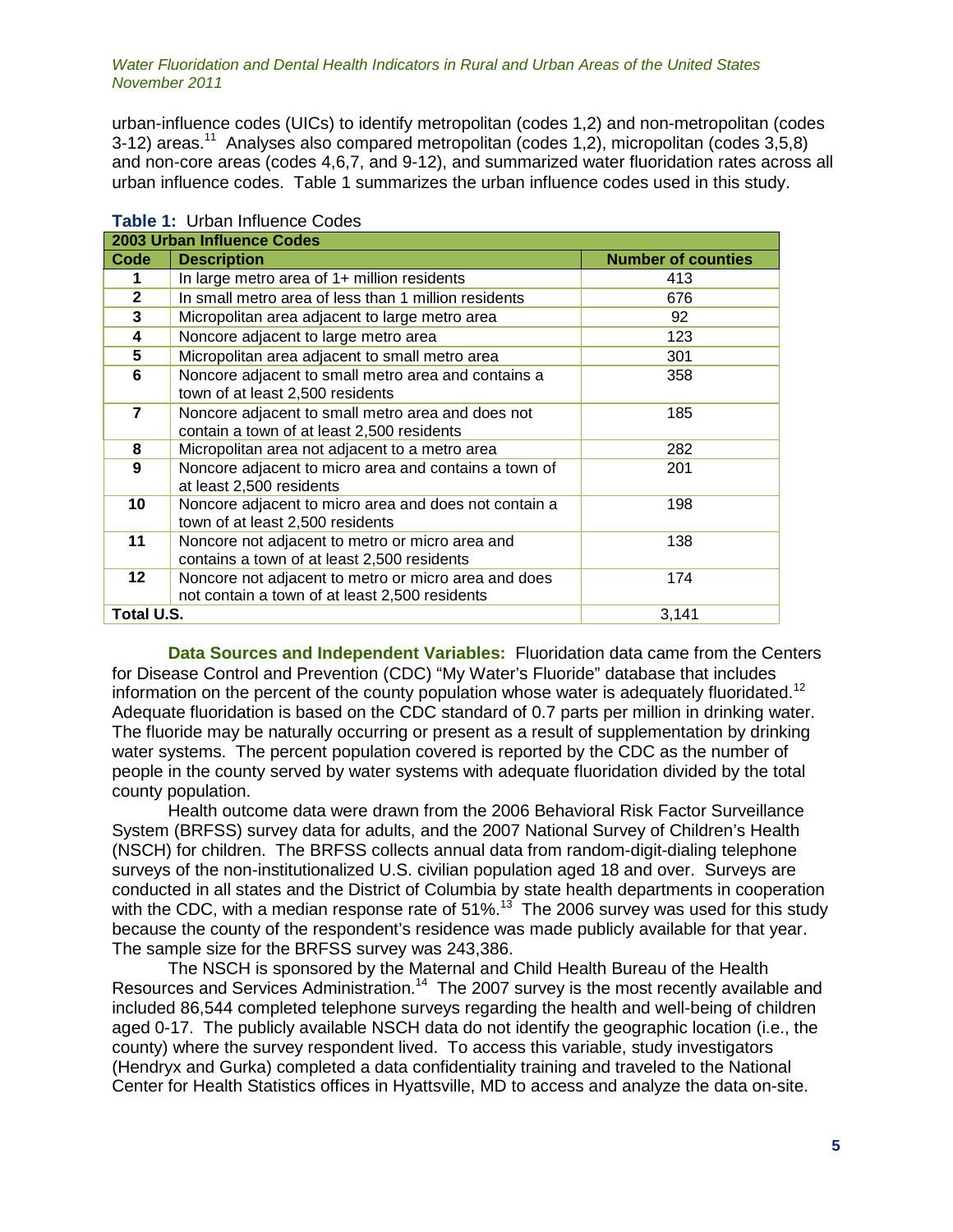**Dependent Variables:** From the NSCH, dental health problems for children were the outcomes of interest, and in particular the presence of caries. Presence of caries was measured by a "Yes" response to the question, "To the best of your knowledge, did [the selected child] have decayed teeth or cavities within the past 6 months?" Also used as a dependent variable was an item measuring the overall condition of the child's teeth, response options including "excellent", "very good", "good", "fair", or "poor"; for logistic regression analysis this item was dichotomized into "excellent" or "very good" versus "good", "fair", or "poor".

From the BRFSS, dental health problems for adults were the outcomes of interest. This was measured by an item that assessed tooth loss. Tooth loss was measured as the number of permanent teeth that have been removed over the lifetime as a result of tooth decay or gum disease (respondents were instructed not to include teeth lost to injury or orthodontics). This item was scored on the original BRFSS survey on a 4-point scale as follows: 4= all teeth lost; 3=more than 5 teeth but less than all; 2=1 to 5 teeth lost; 1=no teeth lost; for logistic analysis this time was dichotomized as any tooth loss (a score of 1 vs. 2, 3 or 4.)

**Analysis:** Data analyses included calculation of descriptive and inferential statistics. Rural-urban differences were calculated for dental health measures, water fluoridation differences, and differences in dental care measures. For analysis of Hypothesis 1, differences in rural-urban adequacy of fluoridation were tested using chi-square analyses, which include separate analyses for three definitions of rural setting as defined by urban influence codes: 1) metropolitan vs. non-metropolitan; 2) metropolitan vs. micropolitan vs. non-core; and 3) differences along all 12 categories of the urban influence codes.

For analysis of Hypothesis 2, separate analyses were conducted for adult and child specifications of dental health. The key independent variable was percent of the population with adequate water fluoridation. Key covariates include age of survey respondent (BRFSS) or age of child (NSCH), measures of dental health use, race/ethnicity, sex, education, income, adult smoking, Body Mass Index (BMI), alcohol consumption, diabetes co-morbidity, and rural-urban setting. These covariates were selected based on previous research that they are dental health risk factors. Smoking<sup>15</sup> and alcohol consumption<sup>16</sup> have been linked to poorer dental health, as has diabetes,<sup>17</sup> and obesity reflective of poorer nutritional habits such as foods with high sugar content.<sup>18-19</sup> Low education, low income, and racial minority status are linked to poorer dental health through socioeconomic differences in diet, access to dental care, and use of fluoride toothpaste.<sup>20-21</sup> Males relative to females are less likely to receive preventive dental care.<sup>22</sup> Exact covariates were not identical between the BRFSS and NSCH due to differences in specific items available from each survey.

Survey data were analyzed using SAS Proc Surveyfreq, Surveymean, or Surveylogistic to account for the population weights employed in the BRFSS and NSCH designs and for the complex survey designs. For children, the logistic regression analysis modeled the two dependent variables described above, first the odds of caries, and then the odds of "less than very good" condition of the teeth. The independent variables were fluoridation and covariates. These models included variables at the level of the child and family/household as well as variables on the county-level. NCHS covariates included information on the child's age and sex, race/ethnicity, health insurance (rated by the parent as absent, present but inadequate, or adequate), parent education (less than high school high school or more than high school), household income above or below poverty, a rating of whether necessary dental care had been delayed or not received, whether or not the household was non-English speaking, family structure (parents married versus any other structure), presence of adult smoking in the household, and number of dental visits in the last year. Measured at the county level were two additional covariates, percent population below poverty, and dentists per 1,000 population.

For adults, the analysis modeled the odds of the dependent variable of any tooth loss. The model included factors at the level of the adult as well as variables at the county-level.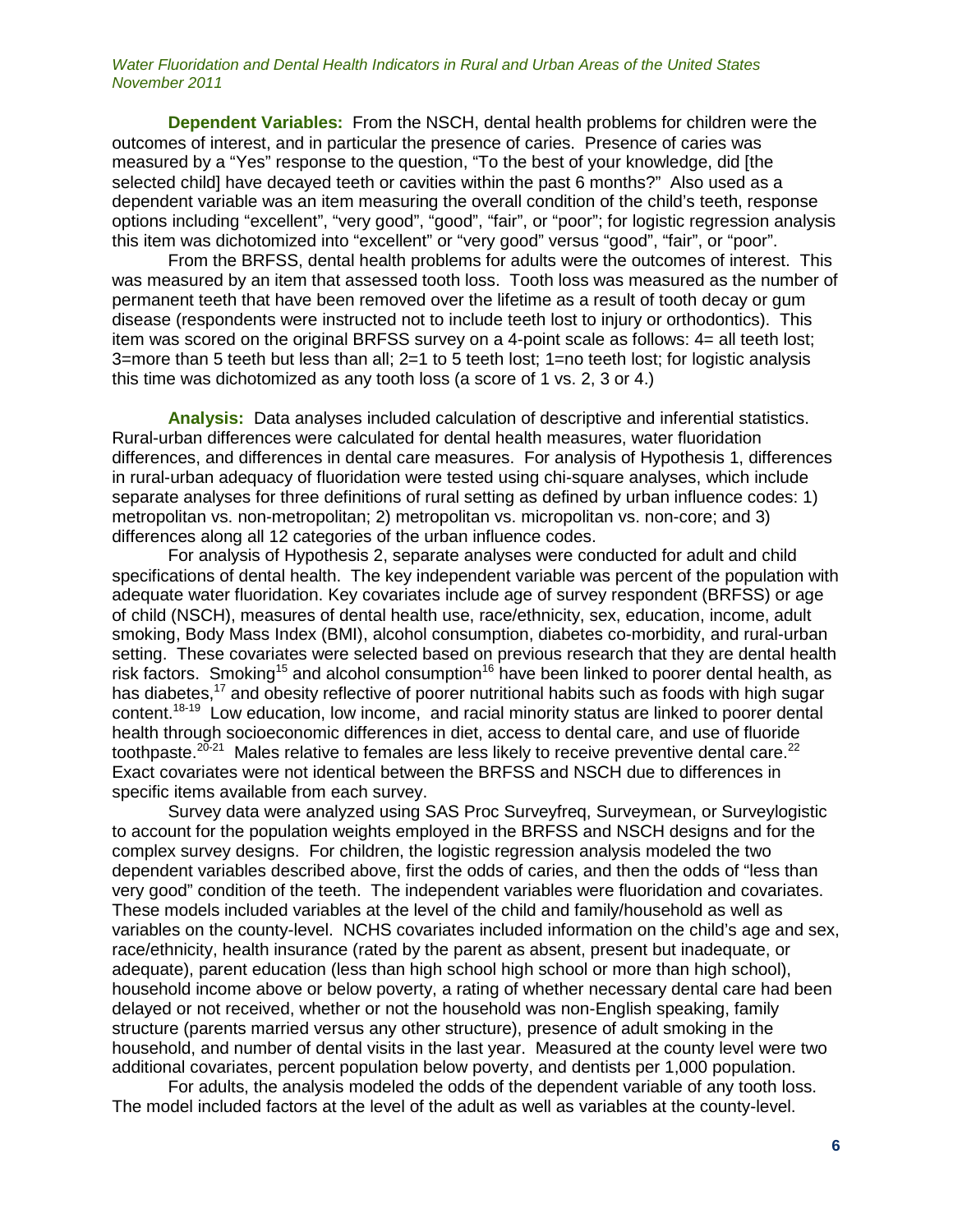BRFSS covariates included information on the respondent's age and sex, race/ethnicity, smoking status (current smoker yes or no), drinking status (none, moderate or heavy alcohol consumption [heavy is defined as more than 2 drinks per day for males and more than 1 drink per day for females per BRFSS guidelines]), married (yes or no), education (high school or less versus more than high school), household income less than \$25,000 (yes or no), underweight, overweight or obese based on BMI, co-morbid diabetes (yes or no), presence or absence of health insurance, and receipt of a dental care visit within the last two years (yes or no). County level covariates included percent population below poverty, and dentists per 1,000 population.

In order to obtain parsimonious models, a backwards selection process was utilized, in which a full model is first fit, and then individual variables were removed in a stepwise fashion based on lack of significance. The final models only include variables whose p-values are less than 0.15. A p value of .15 is commonly employed for backward selection models as opposed to p values of .05 or .10 to identify the best subset of independent variables to retain in a model. Covariates significant at p<.15 can influence the significance of the primary test of interest (i.e., the p value for fluoridation and dental health) and so should be retained in final models even though the covariates themselves are not significant.<sup>23</sup> Two variables were deleted from the final models based on backward selection: underweight as measured by BMI on both the BRFSS and NSCH models, and marital status from the BRFSS model.

# **RESULTS**

**Hypothesis 1:** Rural populations were significantly more likely than urban populations to have inadequately fluoridated drinking water. Hypothesis 1 was thus supported. The percent of the population with fluoridated public drinking water was 72.6% in metropolitan areas, and 63.3% in non-metropolitan areas (F=45.93, df=1, 3045, p<.0001).

Differences between metropolitan, micropolitan, and non-core areas were also significant (F=30.41, df=2, 3044, p<.0001) and post-hoc means tests to correct for Type I error showed that all three groups were significantly different from each other. These results are summarized in Table 2.

**Table 2:** The percent of the population with adequate fluoridation levels in metropolitan, micropolitan, and non-core counties.

|                                                           |                                    | Metropolitan   Micropolitan   Non-Core |      |
|-----------------------------------------------------------|------------------------------------|----------------------------------------|------|
| <b>Number of counties</b>                                 | 1035                               | 655                                    | 1357 |
| <b>Percent of population with fluoridated water*</b> 72.6 |                                    | 67.7                                   | 61.2 |
| $-0.1$ $-10.00011$<br>$\frac{1}{2}$                       | $\mathbf{a} \mathbf{a} \mathbf{a}$ |                                        |      |

\*F test comparing group means =  $30.41$ ; df=2,  $3044$ ;  $p < .0001$ .

Differences between fluoridation rates across all 12 urban-influence codes were also significant (F=9.06, df=11, 3035, p<.0001). Figure 1 summarizes these differences. There was a trend for declining fluoridation rates along the UIC continuum from most urban to most rural, although the effect is not monotonic. The lowest rates were found for UIC codes 10-12 which represent the most rural areas; for each of these codes, less than 60% of the population had access to adequately fluoridated water.



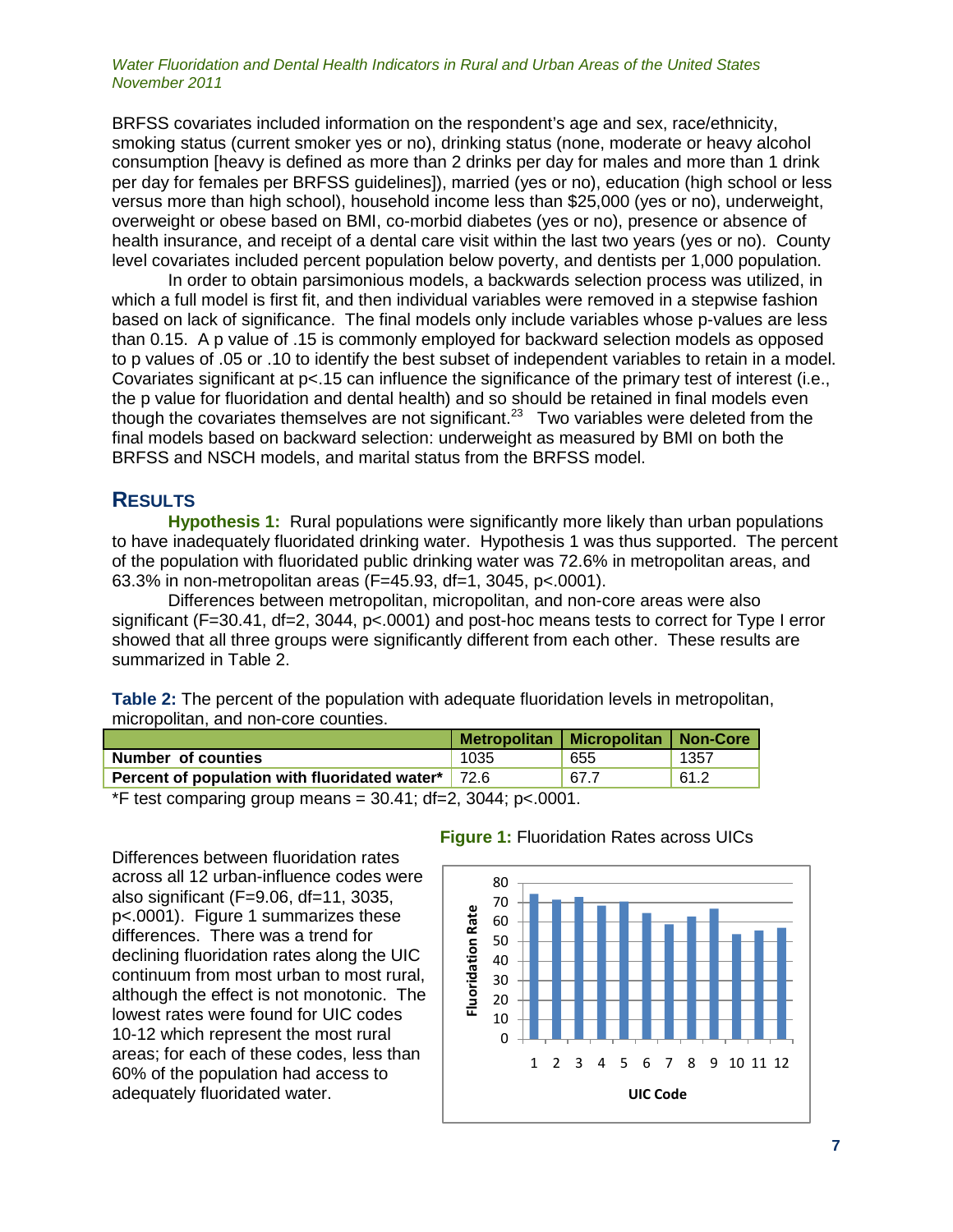**Hypothesis 2:** Hypothesis 2 stated that lower fluoridation levels would be statistically associated with poorer dental health outcomes among both rural and urban populations for both adults and children. This hypothesis was supported for metropolitan counties but not for nonmetropolitan, and then only for results for adults. Controlling for covariates, a greater degree of water fluoridation was related to lower risk of adult tooth loss in metropolitan counties (p<.003). However, when the model was run for non-metropolitan counties greater fluoridation was not statistically associated with dental health scores. The BRFSS model results for metropolitan and non-metropolitan counties are summarized in Table 3.

| Values are buds ratios (ON) with 90% confidence intervals (90% CI). |                      |         |                      |         |  |
|---------------------------------------------------------------------|----------------------|---------|----------------------|---------|--|
|                                                                     | <b>Metropolitan</b>  |         | Non-metropolitan     |         |  |
|                                                                     | $(N=161, 494)$       |         | $(N=39, 423)$        |         |  |
|                                                                     | OR (95% CI)          | P       | OR (95% CI)          | P       |  |
|                                                                     |                      | value   |                      | value   |  |
| Percent with fluoridated water                                      | 0.999(0.998, 0.999)  | .016    | 1.001 (0.999, 1.002) | .08     |  |
| <b>Female</b>                                                       | 1.07(1.02, 1.12)     | .005    | 1.04(0.97, 1.12)     | .27     |  |
| Non-smoker                                                          | 0.49(0.47, 0.51)     | < .0001 | 0.48(0.45, 0.52)     | < .0001 |  |
| Non-drinker                                                         | 1.28(1.21, 1.34)     | < .0001 | 1.38(1.26, 1.51)     | < .0001 |  |
| <b>Heavy drinker</b>                                                | 0.89(0.81, 0.98)     | .02     | $0.84$ (0.72, 0.98)  | .03     |  |
| High school education or less                                       | 1.91 (1.81, 2.01)    | < .0001 | 1.96 (1.76, 2.19)    | < .0001 |  |
| Household income <\$25,000                                          | 1.54 (1.44, 1.65)    | < .0001 | 1.60 (1.47, 1.74)    | < .0001 |  |
| <b>African American</b>                                             | 2.60 (2.42, 2.80)    | < .0001 | 2.27 (1.98, 2.60)    | < .0001 |  |
| <b>Asian American</b>                                               | 1.84 (1.60, 2.12)    | < .0001 | 1.10(0.80, 1.51)     | .57     |  |
| <b>Native American</b>                                              | 1.76 (1.47, 2.10)    | < .0001 | 1.62(1.22, 2.14)     | .0008   |  |
| <b>Hispanic</b>                                                     | 0.84(0.67, 1.04)     | .11     | 0.73(0.53, 0.98)     | .04     |  |
| <b>Health insurance</b>                                             | 1.24(1.15, 1.32)     | < .0001 | 1.13 (0.98, 1.29)    | .09     |  |
| Age in years                                                        | 1.061 (1.059, 1.062) | < .0001 | 1.062 (1.059, 1.064) | < .0001 |  |
| Overweight or obese                                                 | 1.26 (1.20, 1.32)    | < .0001 | 1.15(1.06, 1.25)     | .001    |  |
| <b>County supply of dentists less</b>                               | 1.12(1.05, 1.19)     | .001    | 1.26 (1.15, 1.39)    | < .0001 |  |
| than national median                                                |                      |         |                      |         |  |
| <b>Recent visit to a dentist</b>                                    | 0.90(0.85, 0.96)     | .0004   | 0.78(0.71, 0.85)     | < .0001 |  |
| <b>Co-morbid diabetes</b>                                           | 1.42 (1.30, 1.54)    | < .0001 | 1.37 (1.21, 1.55)    | < .0001 |  |

**Table 3:** Final BRFSS model results for effects of percent of population with fluoridated water on odds of adult tooth loss (yes/no) for metropolitan and non-metropolitan counties. Model values are odds ratios (OR) with 95% confidence intervals (95% CI).

For children's dental health measures, it was found that fluoridation rates were not significantly related to the measures of either caries or overall condition of the teeth for urban or rural areas. The overall models for the two measures of children's dental health are summarized in Table 4 and 5.

Table 4 shows an interesting interaction between rural-urban status and number of dental visits. The table shows that for children in urban areas, having two or more visits to a dentist lowers the risk of dental caries. In other words, rural children with two or more dental visits have a higher risk of caries. Another way to phrase this is that the acuity level of children receiving care in rural areas is higher. (In contrast, this interaction was not significant for the measure of overall condition of the teeth and so was not included in the final Table 5 model.) A possible interpretation of these findings is that children in urban areas have better access to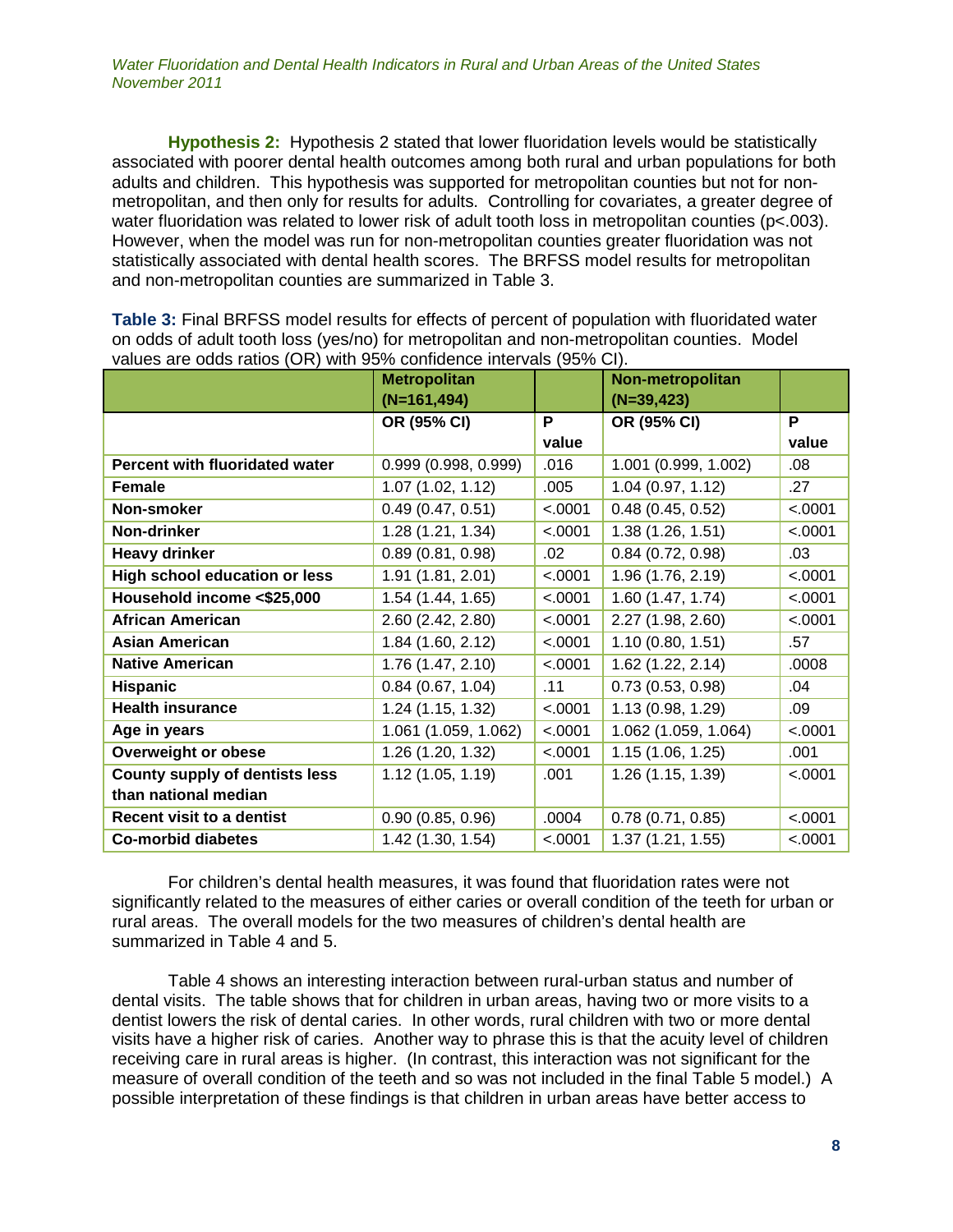*preventive* dental care that reduces caries risk, whereas access to preventive care is worse in rural areas, leading to more dental visits for children after development of caries. Preventive care and education received at the dental office – e.g., education and instruction on the importance of brushing and flossing – affects the preventive behaviors that children and parents engage in at home, so that less preventive care at home may translate eventually into caries development and the need for dental visits for treatment rather than prevention.

| <b>Variables</b>                              | <b>Odds Ratio</b> | 95% CI       | p-value <sup>1</sup> |
|-----------------------------------------------|-------------------|--------------|----------------------|
| <b>Female</b>                                 | 1.01              | (0.93, 1.10) | 0.7805               |
| Age Category (vs. 1-5 years)                  |                   |              |                      |
| 6-11 years                                    | 1.83              | (1.57, 2.13) | < 0.0001             |
| 12-17 years                                   | 1.30              | (1.11, 1.51) | 0.0009               |
| <b>Ethnicity (vs. Non-Hispanic White)</b>     |                   |              |                      |
| <b>Non-Hispanic Black</b>                     | 1.18              | (1.03, 1.36) | 0.0163               |
| <b>Hispanic</b>                               | 1.26              | (1.07, 1.49) | 0.0053               |
| <b>Other</b>                                  | 1.28              | (1.07, 1.52) | 0.0058               |
| <b>Household Education (vs. More than HS)</b> |                   |              |                      |
| <b>HS Degree</b>                              | 1.33              | (1.19, 1.48) | < 0.0001             |
| Less than HS                                  | 1.54              | (1.30, 1.83) | < 0.0001             |
| Insurance Status (vs. Adequate Insurance)     |                   |              |                      |
| Inadequate                                    | 1.14              | (1.01, 1.29) | 0.0296               |
| <b>Uninsured</b>                              | 1.35              | (1.17, 1.55) | < 0.0001             |
| <b>Under the Federal Poverty Line</b>         | 1.37              | (1.21, 1.54) | < 0.0001             |
| <b>Non-English Speaking</b>                   | 1.57              | (1.24, 1.99) | 0.0002               |
| "Other" Family Structure                      | 1.08              | (0.98, 1.20) | 0.1212               |
| <b>Smoker in the Home</b>                     | 1.41              | (1.23, 1.61) | < 0.0001             |
| Dental care delayed or not received           | 4.98              | (3.92, 6.34) | < 0.0001             |
| Metro County*                                 |                   |              |                      |
| 0 dental visits                               | 1.24              | (0.95, 1.62) | 0.1140               |
| 1 dental visits                               | 1.10              | (0.92, 1.32) | 0.2875               |
| 2 dental visits                               | 0.82              | (0.72, 0.94) | 0.0029               |
| Dentists Per 1000 Population in County        | 0.94              | (0.82, 1.07) | 0.3309               |
| <b>Percent in Poverty in County</b>           | 0.99              | (0.99, 1.01) | 0.3477               |
| <b>Percent Fluoridated Water in County</b>    | 0.99              | (0.99, 1.00) | 0.4277               |

### **Table 4:** Final NSCH Logistic Model of Odds of Dental Caries among Children

\*Significant interaction between number of dental visits and metro status ( $p = 0.0009$ )

**Additional rural findings:** Although not specific to a study hypothesis, Table 3 shows additional variables that were related to lower risk of adult tooth loss in rural areas. Important among these are two health services measures, including receipt of more recent dental care, and a greater per capita supply of dentists; both of these variables are associated with lower odds of tooth loss in rural areas. In urban areas, the dentist supply variable was not associated with lower odds of tooth loss.

Similarly for children, dental care that was delayed or not received was associated with greater odds of caries, and greater odds of poorer teeth condition. There was a significant interaction between rural-urban setting and number of dental visits: an increasing number of dental visits was more strongly related to dental caries in rural areas than in urban areas.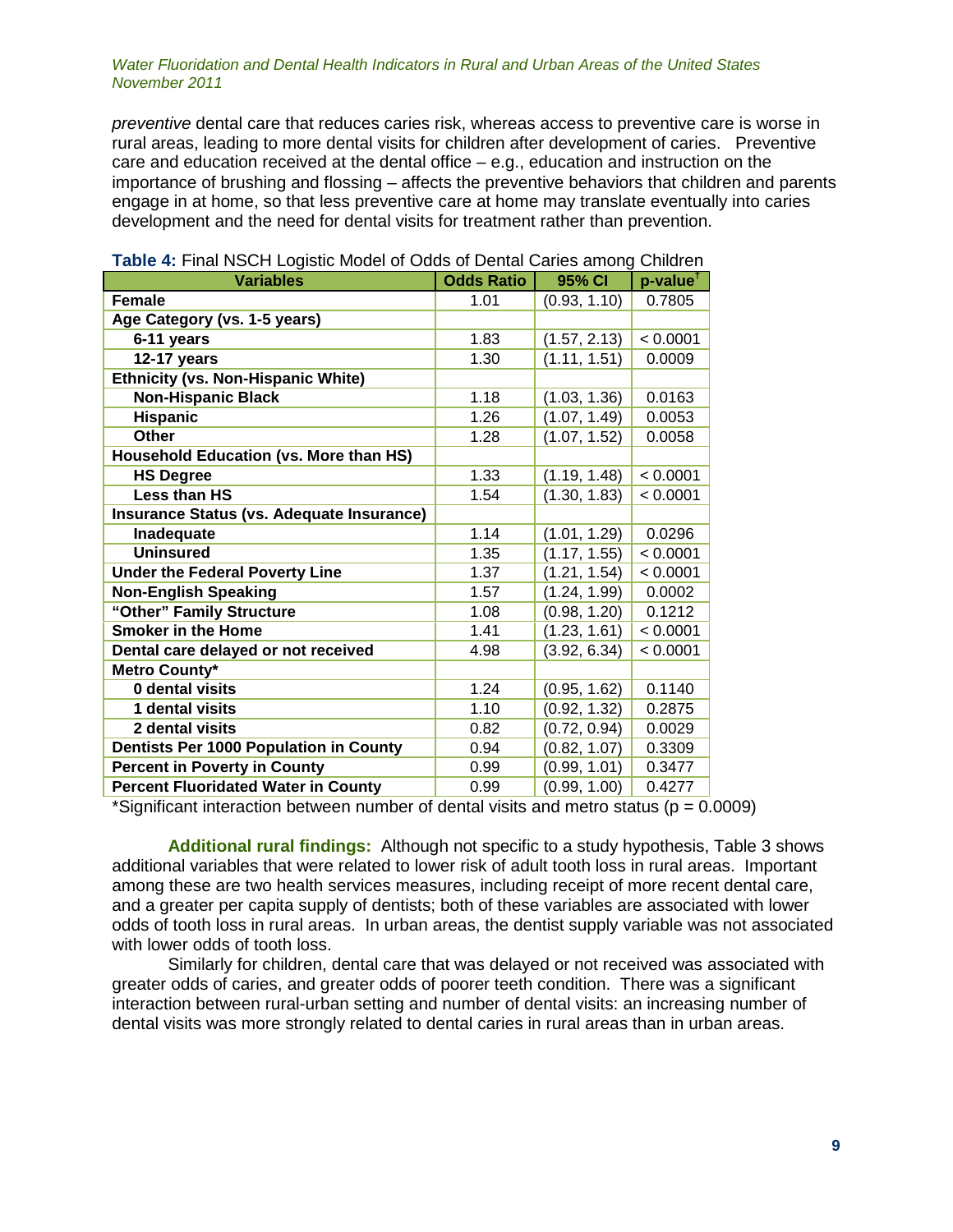| <b>Variables</b>                              | <b>Odds Ratio</b> | 95% CI       | $p$ -value <sup>†</sup> |
|-----------------------------------------------|-------------------|--------------|-------------------------|
| <b>Female</b>                                 | 1.19              | (1.10, 1.29) | < 0.0001                |
| Age Category (vs. 1-5 years)                  |                   |              |                         |
| 6-11 years                                    | 2.49              | (2.19, 2.83) | < 0.0001                |
| 12-17 years                                   | 1.94              | (1.71, 2.20) | < 0.0001                |
| <b>Ethnicity (vs. Non-Hispanic White)</b>     |                   |              |                         |
| <b>Non-Hispanic Black</b>                     | 1.84              | (1.64, 2.08) | < 0.0001                |
| <b>Hispanic</b>                               | 1.90              | (1.60, 2.24) | < 0.0001                |
| Other                                         | 1.44              | (1.26, 1.65) | < 0.0001                |
| <b>Household Education (vs. More than HS)</b> |                   |              |                         |
| <b>HS Degree</b>                              | 1.59              | (1.45, 1.74) | < 0.0001                |
| <b>Less than HS</b>                           | 1.75              | (1.52, 2.01) | < 0.0001                |
| Insurance Status (vs. Adequate Insurance)     |                   |              |                         |
| Inadequate                                    | 1.43              | (1.31, 1.57) | < 0.0001                |
| <b>Uninsured</b>                              | 1.49              | (1.33, 1.68) | < 0.0001                |
| <b>Under the Federal Poverty Line</b>         | 1.63              | (1.44, 1.84) | < 0.0001                |
| <b>Non-English Speaking</b>                   | 2.39              | (2.00, 2.86) | < 0.0001                |
| "Other" Family Structure                      | 1.28              | (1.16, 1.40) | < 0.0001                |
| <b>Smoker in the Home</b>                     | 1.55              | (1.37, 1.74) | < 0.0001                |
| Dental care delayed or not received           | 2.84              | (2.33, 3.46) | < 0.0001                |
| <b>Metro County</b>                           | 0.95              | (0.87, 1.04) | 0.2777                  |
| <b>Number of Dental Visits (vs. 0)</b>        |                   |              |                         |
| 1                                             | 0.92              | (0.81, 1.05) | 0.2073                  |
| 2 or More                                     | 0.84              | (0.74, 0.95) | 0.0068                  |
| Dentists per 1,000 Population in County       | 0.88              | (0.78, 1.00) | 0.0510                  |
| <b>Percent in Poverty in County</b>           | 1.00              | (0.99, 1.01) | 0.7663                  |
| <b>Percent Fluoridated Water in County</b>    | 1.00              | (0.99, 1.00) | 0.4959                  |

**Table 5:** Final NSCH Logistic Model of Odds for Children with Less than Very Good Teeth **Condition** 

Tables 6 and 7 show rural-urban differences in tooth loss for adults, caries and teeth condition for children, and dental care use and supply variables. In addition to lower fluoridation population coverage, rural areas, compared to urban areas, had a lower supply of dentists, less dental care received for both adults and children, and greater tooth loss for adults. The percentage of children with caries, and parental rating of the condition of the teeth, were not significantly different between rural and urban areas.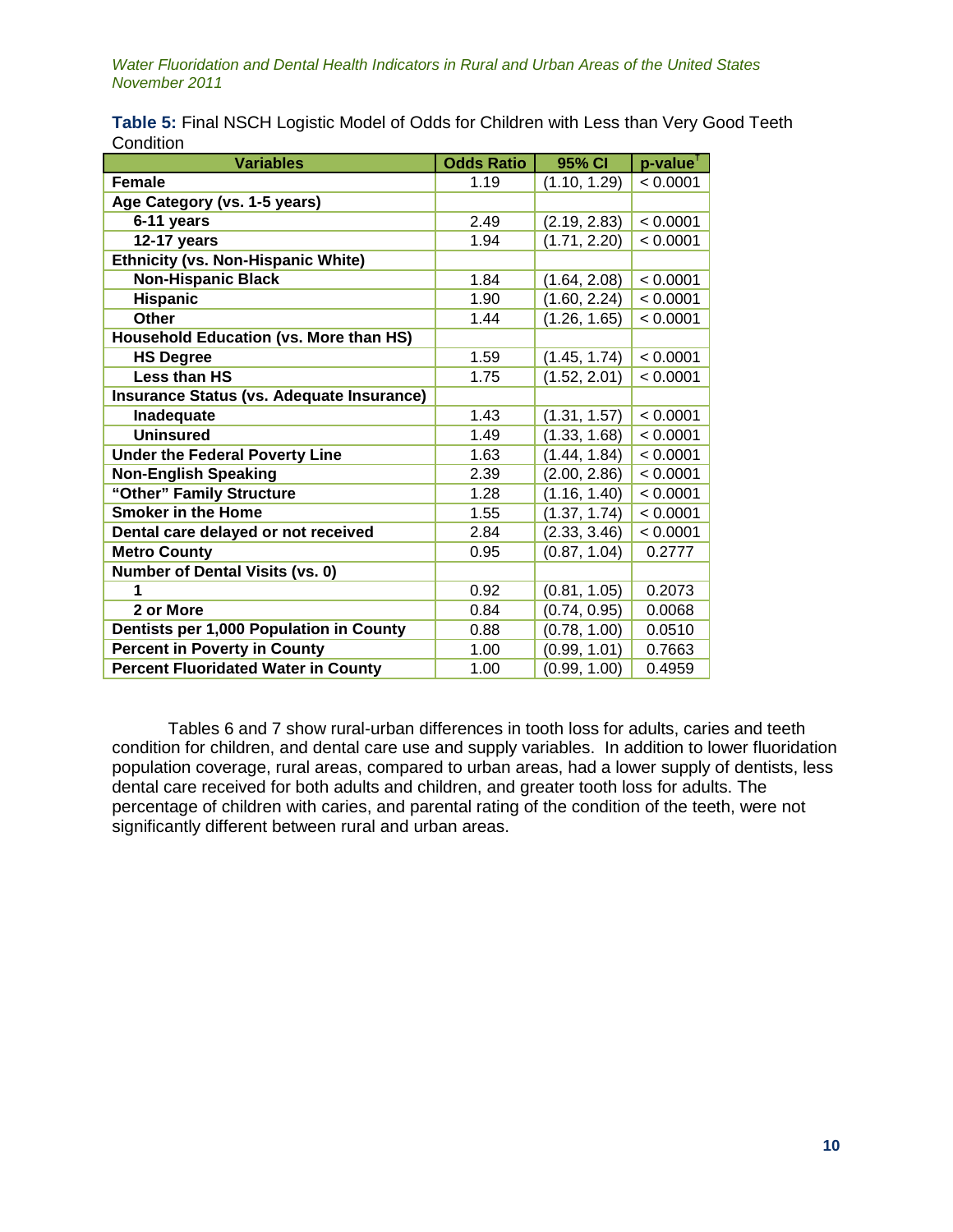|                                   | <b>Children in Rural</b><br><b>Areas</b> | <b>Children in Urban</b><br><b>Areas</b> | P-value* |
|-----------------------------------|------------------------------------------|------------------------------------------|----------|
| <b>Number of counties</b>         | 2406                                     | 739                                      |          |
| <b>Number of individuals</b>      | 33,576                                   | 52,968                                   |          |
|                                   | Mean or % (95% CI)                       | Mean or % (95% CI)                       |          |
| % with caries                     | 19.8 (18.6, 21.0)                        | 19.3 (18.2, 20.4)                        | 0.5626   |
| % with less than very good teeth  | 28.8 (27.5, 30.1)                        | 29.4 (27.7, 31.2)                        | 0.5715   |
| % with dental care delayed or not | 3.4(2.8, 3.9)                            | 2.8(2.4, 3.1)                            | 0.0640   |
| received                          |                                          |                                          |          |
| <b>Number of visits (Percent)</b> |                                          |                                          | 0.0043   |
| 0                                 | 23.6 (22.2, 25.0)                        | 21.0 (19.9, 22.1)                        |          |
|                                   | 28.0 (26.6, 29.4)                        | 27.7 (26.7, 28.8)                        |          |
| 2 or more                         | 48.4 (46.9, 49.9)                        | 51.3 (50.0, 52.7)                        |          |
| Dentists per 1,000 population     | 0.33(0.32, 0.34)                         | $0.51$ (0.48, 0.53)                      | < 0.0001 |
| (Mean (95% CI))                   |                                          |                                          |          |
| Mean percent population with      | 64.6 (63.2, 66.1)                        | 72.6 (70.2, 75.1)                        | < 0.0001 |
| fluoridated water                 |                                          |                                          |          |
| (Mean (95% CI))                   |                                          |                                          |          |

**Table 6:** Rural-Urban Comparisons, NSCH Sample.

\*p value for t-test for group mean differences, or chi-square for percent difference.

|                                    | <b>Adults in Rural Areas</b> | <b>Adults in Urban Areas</b> | Р-         |  |
|------------------------------------|------------------------------|------------------------------|------------|--|
|                                    |                              |                              | value*     |  |
|                                    |                              |                              |            |  |
| <b>Number of counties</b>          | 473                          | 671                          |            |  |
| <b>Number of individuals</b>       | 60,089                       | 183,297                      |            |  |
|                                    |                              |                              |            |  |
|                                    | Mean or % (95% CI)           | Mean or % (95% CI)           |            |  |
| % with tooth loss                  | 51.5 (50.3, 52.7)            | 43.5 (42.6, 44.3)            | < 0.0001   |  |
| % with dental care within last two | 64.4 (63.4, 65.3)            | 70.5 (69.5, 71.5)            | < 0.0001   |  |
| vears                              |                              |                              |            |  |
| Dentists per 1,000 population      | 0.33(0.32, 0.34)             | $0.51$ (0.48, 0.53)          | $\epsilon$ |  |
| (Mean (95% CI))                    |                              |                              | 0.0001     |  |
| Mean percent population with       | 64.6 (63.2, 66.1)            | 72.6 (70.2, 75.1)            | $\,<\,$    |  |
| fluoridated water                  |                              |                              | 0.0001     |  |
| (Mean (95% CI))                    |                              |                              |            |  |

**Table 7:** Rural-Urban Comparisons, BRFSS Sample.

\*p value for t-test for group mean differences, or chi-square for percent differences.

# **CONCLUSIONS**

Rural populations have significantly poorer access to adequately fluoridated public drinking water compared to urban populations. Population access to fluoridated water is lowest in the most rural areas of the country.

Controlling for covariates, greater availability of water fluoridation was related to better adult dental health outcomes in metropolitan counties. However, when models were run for non-metropolitan counties, greater fluoridation was not statistically associated with dental health measures for adults or children. This was unexpected and may be due to a number of possible factors. The measure of fluoridation at the county level may have been too crude to detect individual level variation in access to and use of fluoridated water. It also may be the case that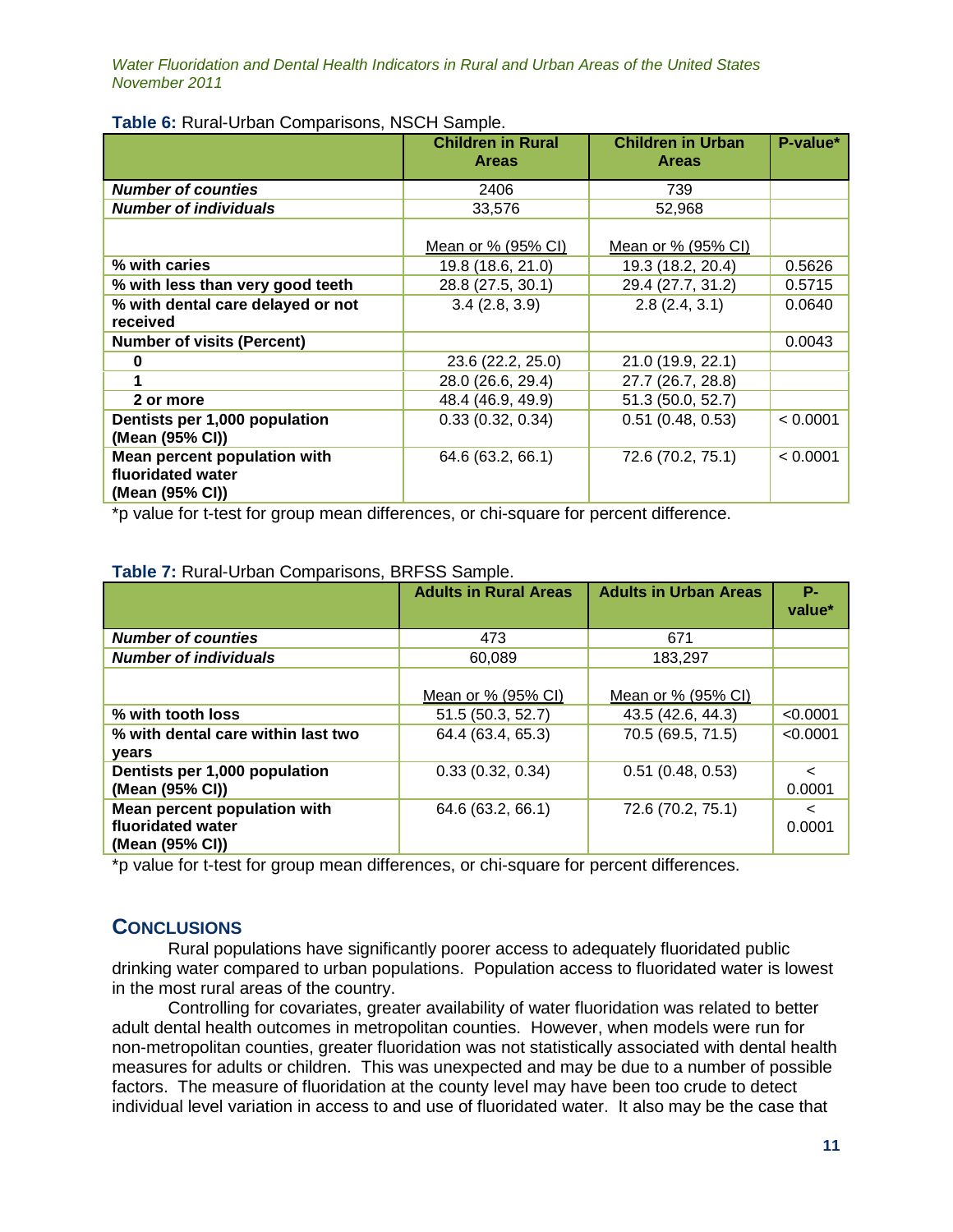rural populations are more likely to compensate for unfluoridated drinking water by taking individual protective measures such as using fluoride rinses. There may also be present a confounding of fluoridation rates with other unmeasured risks of poor dental health. Regarding the adult effects, the limited results in this study are consistent with another recent study that found that public water fluoridation was related to lower rates of adult tooth loss based on fluoridation levels present when those adults were children, but not for fluoridation they received as adults. $^{24}$ 

Despite some concerns about possible harmful effects of fluoridation,<sup>25-26</sup> the CDC strongly recommends that public water be fluoridated at 0.7 parts per million.<sup>8</sup> Previously, the CDC recommendation was 0.7 to 1.2 parts per million, but this was reduced to allow for the fact that people currently have access to fluoride through other sources such as toothpaste or fluoride rinses that were less widely available to populations in earlier years. Recent reviews confirm the benefits of fluoridation on dental health while concluding that no clear links exist between fluoride in drinking water at 0.7 ppm and cancer, bone fractures, or other health risks, the only exception being overuse of fluoride toothpaste among children less than two and increased fluorosis risk. 27-30

Health services variables showed potentially important rural-urban differences for both adults and children. Children in rural areas had fewer dental visits than urban children, and were marginally more likely to have dental care that was delayed or not received (p<.07). Adults in rural areas were more likely than urban adults to have gone without dental care in the last two years. The per capita supply of practicing dentists was significantly lower in rural versus urban areas.

**Policy Recommendations:** Water fluoridation is clearly beneficial to improved dental health, especially for children. The limited evidence in the current study linking fluoridation to dental health likely reflects poor sensitivity to detect these benefits because of the limits of the county-level fluoridation measure. The single question that was asked of parents regarding the presence of caries in their children is not the most accurate method of caries identification relative to clinical assessment. Rural populations have significantly less access to adequately fluoridated water, and policy efforts to improve access to fluoridated drinking water for rural populations should be undertaken. These efforts may occur primarily through increasing the percent of the population with access to clean, publicly treated water that has protective, safe levels of fluoride. For rural populations that rely on domestic wells, efforts to educate people about the safety and efficacy of fluoride are indicated, so that they may undertake personal protection behaviors to ensure that their children receive topical fluoride.

Other policy initiatives may be undertaken to address additional risk factors for poor dental health identified in this study. These risks include lower supplies of dentists in rural areas, and the receipt of less dental care for rural versus urban populations. Children in rural areas may be at greater risk than urban children for inadequate caries preventive dental care. Appropriate policy responses may include efforts to improve dental health insurance coverage, and to improve the supply of dentists practicing in rural areas. Supply shortages may be addressed through loan repayment programs or other strategies to encourage dentists to practice in rural areas. Encouraging better dental care in underserved areas may also be addressed by improving reimbursement levels for dentists to treat children on public assistance programs such as Medicaid. Other policy initiatives may include programs to encourage pediatricians and family physicians at wellness visits to refer infants to a dental home at the eruption of the first tooth, expanding the Women, Infants and Children program to include a dental education component on brushing children's teeth, and strengthening the Head Start program to allow caregivers to brush the children's teeth rather than letting the children brush their teeth independently. To the extent that access to preventive dental care for children may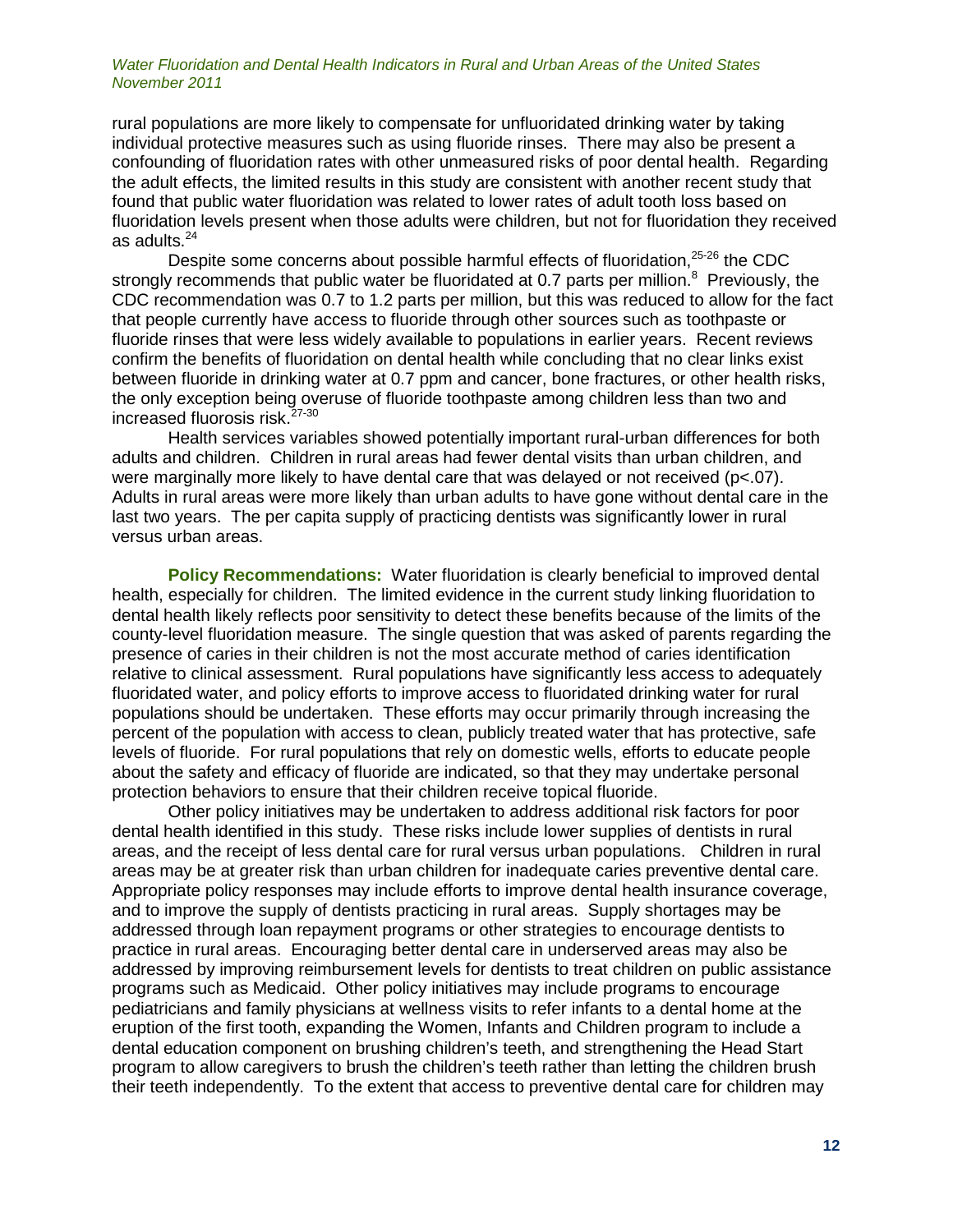be more problematic in rural versus urban areas, these policy initiatives may be fruitfully targeted to underserved rural areas.

# **REFERENCES**

- 1. Satcher D. Oral health in America: a report of the Surgeon General. U.S. Public Health Services Bulletin 2000. [Cited 2/14/11]. [Available at: [http://www2.nidcr.nih.gov/sgr/sgrohweb/home.htm\]](http://www2.nidcr.nih.gov/sgr/sgrohweb/home.htm).
- 2. Beck J, Garcia R, Heiss G, Volonas PS, Offenbacher S. Periodontal disease and cardiovascular disease. *Journal of Periodontology* 1996;10:1123-1137.
- 3. Genco R. Clinical innovations in managing inflammation and periodontal diseases: the workshop on inflammation and periodontal diseases. *Journal of Periodontology* 2008; 79:1609-1611.
- 4. Brunelle JA, Carlos JP. Recent trends in dental caries in US children and the effect of water fluoridation. *Journal of Dental Research* 1990; 69: 723-727.
- 5. Horowitz, HS. The effectiveness of community water fluoridation in the United States. *Journal of Public Health Dentistry* 1996; 56: 253-258.
- 6. Achievements in public health, 1900-1999: fluoridation of drinking water to prevent dental caries. *MMWR* 1999;48:933-940
- 7. Adair SM, Bowen WH, Burt BA, Kumar JV, Pendrys DG, et.al. Recommendations for using fluoride to prevent and control dental caries in the United States. *MMWR* 2001:50;1-42.
- 8. Community Water Fluoridation: Questions and Answers. [Cited 6/8/11]. [Available at [http://www.cdc.gov/fluoridation/fact\\_sheets/cwf\\_qa.htm.](http://www.cdc.gov/fluoridation/fact_sheets/cwf_qa.htm)]
- 9. Guide to Community Preventive Services. Preventing dental caries: community water fluoridation. CDC. [www.thecommunityguide.org/oral/fluoridation.html.](http://www.thecommunityguide.org/oral/fluoridation.html) Last updated: 2/2/2011.
- 10. Hendryx M. Unpublished data, 2011.
- 11. USDA. Measuring rurality: Urban Influence Codes. Economic Research Service. U.S. Department of Agriculture. [Cited 6/6/11]. [Available at [http://www.ers.usda.gov/Briefing/Rurality/urbaninf/.](http://www.ers.usda.gov/Briefing/Rurality/urbaninf/)]
- 12. CDC. My Water's Fluoride. Oral Health Resources. [Cited 9/6/11.] [Available at [http://apps.nccd.cdc.gov/MWF/Index.asp.](http://apps.nccd.cdc.gov/MWF/Index.asp)]
- 13. BRFSS. Annual Survey Data; survey data and documentation, 2006. CDC Office of Surveillance, Epidemiology, and Laboratory Services. [Cited 6/6/11]. [Available at [http://www.cdc.gov/brfss/technical\\_infodata/surveydata/2006.htm.](http://www.cdc.gov/brfss/technical_infodata/surveydata/2006.htm)]
- 14. NSCH. National Survey of Children's Health. [Cited 6/6/11.] [Available at [http://www.cdc.gov/nchs/slaits/nsch.htm.](http://www.cdc.gov/nchs/slaits/nsch.htm)]
- 15. Ravald N, Johansson CS. Tooth loss in periodontally treated patients: a long term study of periodontal disease and root caries. *Journal of Clinical Periodontology* 2011; epub ahead of print.
- 16. Mundt T, Schwahn C, Mack F, Polzer I, Samietz S, Kocher T, Biffar R. Risk indicators for missing teeth in working-age Pomeranians – an evaluation of high-risk populations. *Journal of Public Health Dentistry* 2007; 67: 243-249.
- 17. Lakschevitz F, Aboodi G, Tenenbaum H, Glogauer M. Diabetes and periodontal diseases: interplay and links. *Current Diabetes Review* 2011; 7: 433-439.
- 18. Savoca MR, Arcury TA, Leng X, Chen H, Bell RA, Anderson AM, Kohrman T, Frazier RJ, Gilbert GH, Quandt SA. Severe tooth loss in older adults as a key indicator of compromised dietary quality. *Public Health Nutrition* 2010; 13: 466-474.
- 19. Yoshihara A, Watanabe R, Hanada N, Miyazaki H. A longitudinal study of the relationship between diet intake and dental caries and periodontal disease in elderly Japanese subjects. *Gerodontology* 2009; 26: 130-136.